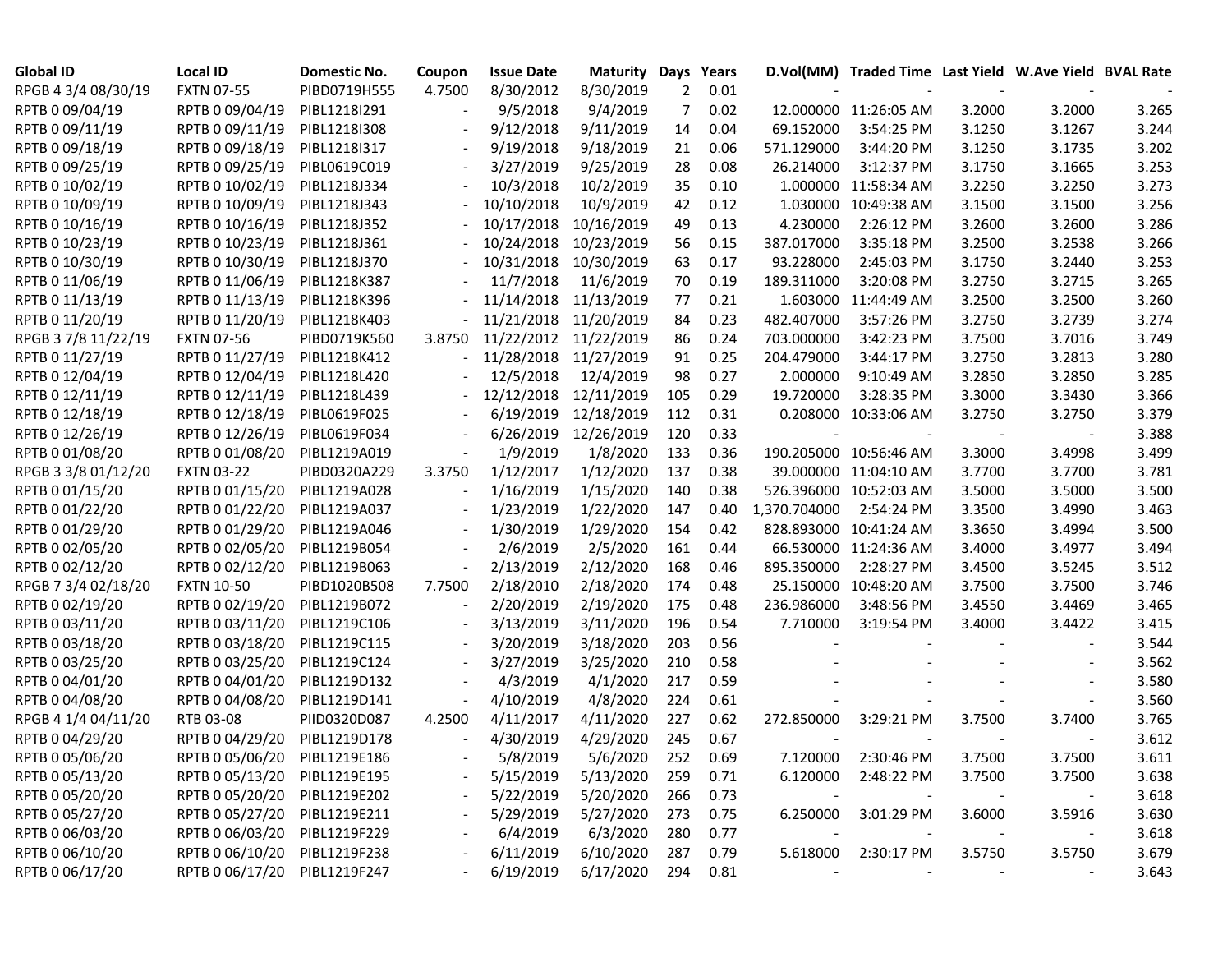| <b>Global ID</b>     | <b>Local ID</b>   | Domestic No. | Coupon  | <b>Issue Date</b>                  | <b>Maturity</b> |     | Days Years |                              | D.Vol(MM) Traded Time Last Yield W.Ave Yield BVAL Rate |        |                          |       |
|----------------------|-------------------|--------------|---------|------------------------------------|-----------------|-----|------------|------------------------------|--------------------------------------------------------|--------|--------------------------|-------|
| RPTB 0 06/24/20      | RPTB 0 06/24/20   | PIBL1219F256 |         | 6/26/2019                          | 6/24/2020       | 301 | 0.82       | 11.760000                    | 2:26:48 PM                                             | 3.6000 | 3.6000                   | 3.658 |
| RPTB 0 07/08/20      | RPTB 0 07/08/20   | PIBL1219G264 |         | 7/10/2019                          | 7/8/2020        | 315 | 0.86       |                              | 0.500000 11:38:17 AM                                   | 3.8000 | 3.8000                   | 3.655 |
| RPTB 0 07/22/20      | RPTB 0 07/22/20   | PIBL1219G273 |         | 7/24/2019                          | 7/22/2020       | 329 | 0.90       |                              |                                                        |        |                          | 3.680 |
| RPTB 0 08/05/20      | RPTB 0 08/05/20   | PIBL1219H281 |         | 8/7/2019                           | 8/5/2020        | 343 | 0.94       | 117.215000                   | 3:48:49 PM                                             | 3.6500 | 3.6455                   | 3.666 |
| RPGB 7 1/4 08/19/20  | RTB 10-01         | PIID1020H015 | 7.2500  | 8/19/2010                          | 8/19/2020       | 357 | 0.98       |                              |                                                        |        |                          | 3.790 |
| RPTB 0 08/19/20      | RPTB 0 08/19/20   | PIBL1219H290 |         | 8/20/2019                          | 8/19/2020       | 357 | 0.98       | 360.710000                   | 3:53:02 PM                                             | 3.6500 | 3.6414                   | 3.642 |
| RPGB 3 3/8 08/20/20  | <b>FXTN 05-73</b> | PIBD0520H735 | 3.3750  | 8/20/2015                          | 8/20/2020       | 358 | 0.98       | 295.000000                   | 3:21:12 PM                                             | 3.7000 | 3.7409                   | 3.724 |
| RPGB 6 1/8 09/16/20  | <b>FXTN 10-51</b> | PIBD1020I510 | 6.1250  | 9/16/2010                          | 9/16/2020       | 385 | 1.05       |                              |                                                        |        | $\overline{\phantom{a}}$ | 3.820 |
| RPGB 5 7/8 12/16/20  | <b>FXTN 10-52</b> | PIBD1020L525 | 5.8750  | 12/16/2010                         | 12/16/2020      | 476 | 1.30       |                              |                                                        |        | $\overline{\phantom{a}}$ | 3.819 |
| RPGB 4 1/4 01/25/21  | <b>FXTN 03-23</b> | PIBD0321A236 | 4.2500  | 1/25/2018                          | 1/25/2021       | 516 | 1.41       | 47.500000                    | 3:30:56 PM                                             | 3.8000 | 3.8745                   | 3.825 |
| RPGB 7 3/8 03/03/21  | RTB 10-02         | PIID1021C027 | 7.3750  | 3/3/2011                           | 3/3/2021        | 553 | 1.51       | 11.850000                    | 2:44:46 PM                                             | 3.8500 | 3.8500                   | 3.816 |
| RPGB 3 1/2 03/20/21  | <b>FXTN 07-57</b> | PIBD0721C574 | 3.5000  | 3/20/2014                          | 3/20/2021       | 570 | 1.56       | 105.500000                   | 3:56:49 PM                                             | 3.8250 | 3.8982                   | 3.870 |
| RPGB 6 1/2 04/28/21  | <b>FXTN 10-53</b> | PIBD1021D531 | 6.5000  | 4/28/2011                          | 4/28/2021       | 609 | 1.67       |                              |                                                        |        |                          | 3.848 |
| RPGB 4 7/8 06/13/21  | RTB 03-09         | PIID0321F092 | 4.8750  | 6/13/2018                          | 6/13/2021       | 655 | 1.79       | 24.930000                    | 3:09:48 PM                                             | 3.9000 | 3.8921                   | 3.745 |
| RPGB 5 3/4 10/20/21  | RTB 10-03         | PIID1021J039 | 5.7500  | 10/20/2011                         | 10/20/2021      | 784 | 2.15       |                              |                                                        |        |                          | 3.937 |
| RPGB 5 3/4 11/24/21  | <b>FXTN 10-55</b> | PIBD1021K551 | 5.7500  | 11/24/2011                         | 11/24/2021      | 819 | 2.24       | 210.000000                   | 3:24:57 PM                                             | 4.0200 | 4.0200                   | 4.010 |
| RPGB 6 3/8 01/19/22  | <b>FXTN 10-54</b> | PIBD1022G545 | 6.3750  | 7/19/2011                          | 1/19/2022       | 875 | 2.40       | 56.700000                    | 3:32:16 PM                                             | 3.9000 | 3.9282                   | 3.977 |
| RPGB 4 01/26/22      | <b>FXTN 05-74</b> | PIBD0522A747 | 4.0000  | 1/26/2017                          | 1/26/2022       | 882 | 2.42       | 1.700000                     | 2:37:25 PM                                             | 3.9500 | 3.9500                   | 3.892 |
| RPGB 15 03/14/22     | <b>FXTN 20-02</b> | PIBD2022C021 | 15.0000 | 3/14/2002                          | 3/14/2022       | 929 | 2.54       |                              |                                                        |        |                          | 3.932 |
| RPGB 4 3/4 07/04/22  | <b>FXTN 03-24</b> | PIBD0322G247 | 4.7500  | 7/4/2019                           | 7/4/2022 1041   |     | 2.85       | 249.390000                   | 3:57:34 PM                                             | 3.9325 | 3.9495                   | 3.947 |
| RPGB 4 7/8 08/02/22  | <b>FXTN 10-56</b> | PIBD1022H562 | 4.8750  | 8/2/2012                           | 8/2/2022 1070   |     | 2.93       |                              |                                                        |        | $\overline{\phantom{a}}$ | 3.970 |
| RPGB 4 3/4 09/13/22  | <b>FXTN 10-57</b> | PIBD1022I570 | 4.7500  | 9/13/2012                          | 9/13/2022 1112  |     | 3.04       |                              |                                                        |        |                          | 3.981 |
| RPGB 12 3/4 10/17/22 | <b>FXTN 20-03</b> | PIBD2022J033 | 12.7500 | 10/17/2002                         | 10/17/2022 1146 |     | 3.14       |                              |                                                        |        |                          | 3.990 |
| RPGB 4 5/8 12/04/22  | RTB 05-11         | PIID0522L114 | 4.6250  | 12/4/2017                          | 12/4/2022 1194  |     | 3.27       | 270.305000                   | 3:33:18 PM                                             | 3.9800 | 4.0061                   | 4.027 |
| RPGB 4 12/06/22      | <b>FXTN 10-58</b> | PIBD1022L585 | 4.0000  | 12/6/2012                          | 12/6/2022 1196  |     | 3.27       | 5.000000                     | 3:51:15 PM                                             | 4.0250 | 4.0250                   | 3.920 |
| RPGB 13 02/20/23     | <b>FXTN 20-04</b> | PIBD2023B048 | 13.0000 | 2/20/2003                          | 2/20/2023 1272  |     | 3.48       |                              |                                                        |        |                          | 4.024 |
| RPGB 5 1/2 03/08/23  | <b>FXTN 05-75</b> | PIBD0523C752 | 5.5000  | 3/8/2018                           | 3/8/2023 1288   |     | 3.53       |                              |                                                        |        |                          | 4.050 |
| RPGB 3 1/2 04/21/23  | <b>FXTN 07-58</b> | PIBD0723D588 | 3.5000  | 4/21/2016                          | 4/21/2023 1332  |     | 3.65       |                              | 78.506000 11:53:34 AM                                  | 4.1000 | 4.0982                   | 4.097 |
| RPGB 11 7/8 05/29/23 | <b>FXTN 20-05</b> | PIBD2023E054 | 11.8750 | 5/29/2003                          | 5/29/2023 1370  |     | 3.75       |                              |                                                        |        |                          | 4.050 |
| RPGB 3 1/4 08/15/23  | RTB 10-04         | PIID1023H046 | 3.2500  | 8/15/2013                          | 8/15/2023 1448  |     | 3.96       | 11.620000                    | 3:30:50 PM                                             | 4.1800 | 4.2186                   | 4.034 |
| RPGB 11 3/8 10/23/23 | <b>FXTN 20-06</b> | PIBD2023J068 | 11.3750 | 10/23/2003                         | 10/23/2023 1517 |     | 4.15       |                              |                                                        |        |                          | 4.090 |
| RPGB 6 1/4 03/12/24  | RTB 05-12         | PIID0524C129 | 6.2500  | 3/12/2019                          | 3/12/2024 1658  |     | 4.54       | 6,760.745000                 | 3:55:10 PM                                             | 4.0850 | 4.1072                   | 4.086 |
| RPGB 4 1/2 04/20/24  | <b>FXTN 07-59</b> | PIBD0724D595 | 4.5000  | 4/20/2017                          | 4/20/2024 1697  |     | 4.65       |                              |                                                        |        | $\overline{\phantom{a}}$ | 4.127 |
| RPGB 12 3/8 06/03/24 | <b>FXTN 20-07</b> | PIBD2024F075 | 12.3750 | 6/3/2004                           | 6/3/2024 1741   |     | 4.77       |                              |                                                        |        |                          | 4.153 |
| RPGB 12 7/8 08/05/24 | <b>FXTN 20-08</b> | PIBD2024H086 | 12.8750 | 8/5/2004                           | 8/5/2024 1804   |     | 4.94       |                              |                                                        |        |                          | 4.166 |
| RPGB 4 1/8 08/20/24  | <b>FXTN 10-59</b> | PIBD1024H595 | 4.1250  | 8/20/2014                          | 8/20/2024 1819  |     | 4.98       |                              |                                                        |        |                          | 4.199 |
| RPGB 13 3/4 11/11/24 | <b>FXTN 20-09</b> | PIBD2024K091 |         | 13.7500 11/11/2004 11/11/2024 1902 |                 |     | 5.21       |                              |                                                        |        |                          | 4.190 |
| RPGB 5 3/4 04/12/25  | <b>FXTN 07-61</b> | PIBD0725D618 | 5.7500  | 4/12/2018                          | 4/12/2025 2054  |     |            | 5.62 1,857.874000 3:41:01 PM |                                                        | 4.2700 | 4.2617                   | 4.262 |
| RPGB 12 1/8 04/14/25 | <b>FXTN 20-10</b> | PIBD2025D103 | 12.1250 | 4/14/2005                          | 4/14/2025 2056  |     | 5.63       |                              |                                                        |        |                          | 4.227 |
| RPGB 3 5/8 09/09/25  | <b>FXTN 10-60</b> | PIBD1025I608 | 3.6250  | 9/9/2015                           | 9/9/2025 2204   |     | 6.03       |                              |                                                        |        |                          | 4.334 |
| RPGB 12 1/8 10/20/25 | <b>FXTN 20-11</b> | PIBD2025J116 |         | 12.1250 10/20/2005                 | 10/20/2025 2245 |     | 6.15       |                              |                                                        |        |                          | 4.270 |
| RPGB 18 1/4 11/29/25 | <b>FXTN 25-01</b> | PIBD2525K015 |         | 18.2500 11/29/2000 11/29/2025 2285 |                 |     | 6.26       |                              |                                                        |        |                          | 4.278 |